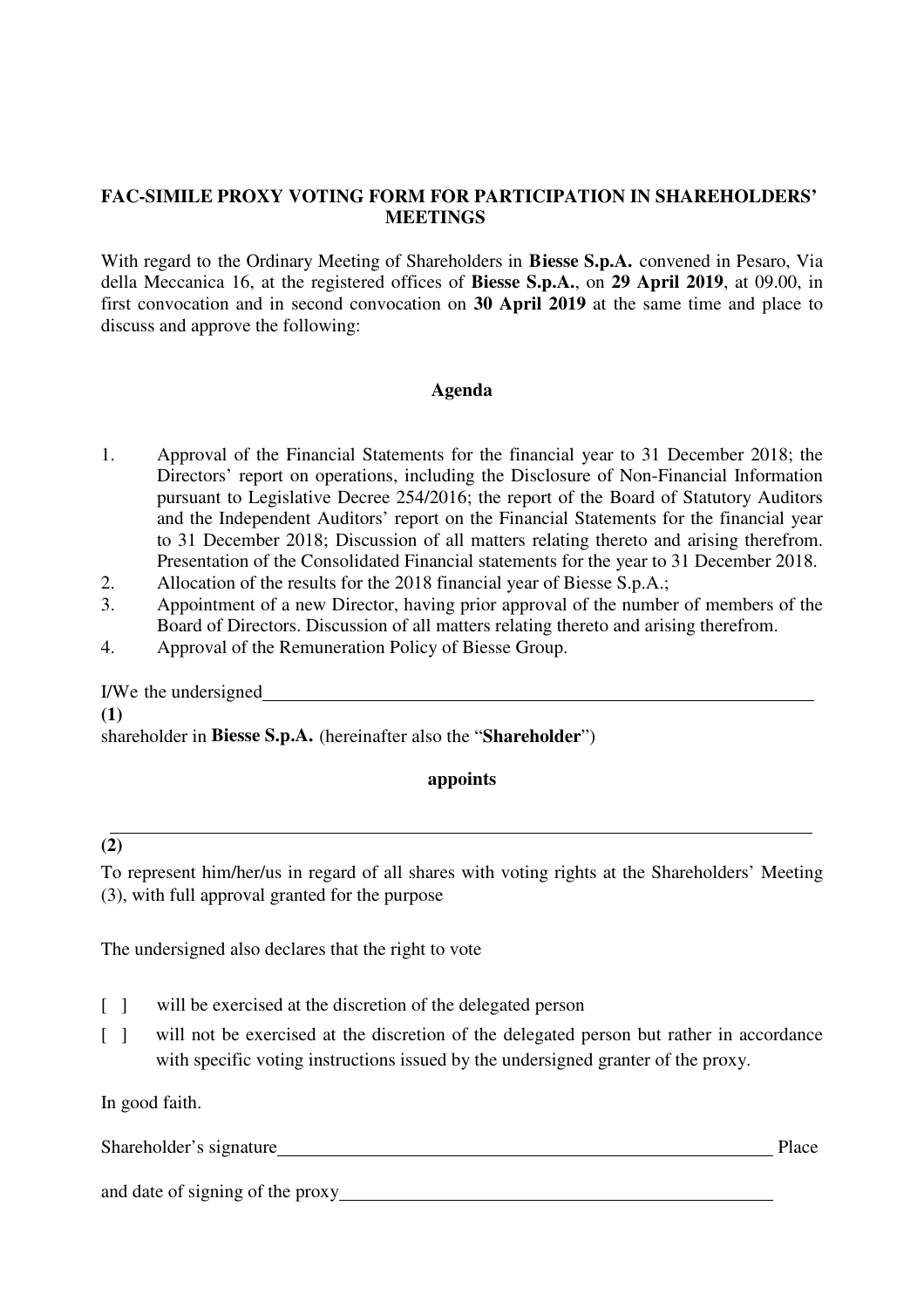- 1. Indicate the details of the Shareholder as they appear on the copy of the notice of participation in the Shareholders' Meeting issued by the intermediaries in accordance with the prevailing regulations: name, surname or full business name, tax code or VAT number, full address of domicile or registered office.
- 2. Indicate: name, surname or full business name of proxy.
- 3. The delegated proxy is requested to present himself/herself at the Shareholders' Meeting with a copy of the notice issued by the intermediaries in accordance with the prevailing regulations, together with appropriate proof of identity.

#### **NOTICE**

The Shareholders of **Biesse S.p.A.** (hereinafter the "**Company**"), in the event that they are unable to participate directly in the Shareholders' Meeting, may choose to be represented by another person. This representation by proxy must be conferred in writing and the relevant documents must be retained by the Company. The proxy delegation is not valid if the name of the representative has not been included in writing on the form.

The proxy representation may be conferred only for single Meetings of Shareholders, with effect also for consecutive convocations, except in cases where a general power of attorney has been granted or where power of attorney has been conferred by a company, association, foundation or any other collective entity or institution to one of its own employees.

If the representation is conferred on a company, association, foundation or any other collective entity or institution, they may issue a proxy delegation only to one of their own employees or associates. Representation may not be conferred on members of the Board of Directors or on members of the Controlling body or on employees of the Company, nor on companies which it controls or on members of the administrative bodies or controlling bodies or employees of entities controlled by the Company.

The same person may not represent more than 200 shareholders at the Shareholders' Meeting (except in cases of solicitation of proxies or collections of proxies in accordance with the relevant laws).

Shareholders are requested to contact the Company for further information or clarification.

# **(\*) INFORMATION IN ACCORDANCE WITH EU RULING No. 679/2016 GOVERNING PROTECTION OF PERSONAL DATA**

**Biesse S.p.A.**, Registered office in Pesaro, Via della Meccanica 16 ("**Holder**" of the data), informs you that all personal data provided by you will only be used by the Company that has prepared this document for the purposes of managing the Shareholders' Meeting and to meet the relevant legal requirements. In the absence of any of the information required on the proxy voting form it will not be possible to allow the Proxy to attend the Shareholders' Meeting.

Your personal data will be collected on paper and/or electronoically and used strictly for the aforementioned purposes and in accordance with the provisions of EU Ruling no. 679/2016. You may at any time exercise your rights under the terms of the aforementioned ruling including knowing what personal data has been collected about you and how it will be utilised, request updates, amendments, cancellation or oppose utilisation of it for legitimate reasons, request access to the list of Mangers responsible for handling your personal data by contacting the "Investor Relations" Office of the Data Holder, i n Via della Meccanica 16 – Pesaro, also at the following registered e-mail address: investor@biesse.it